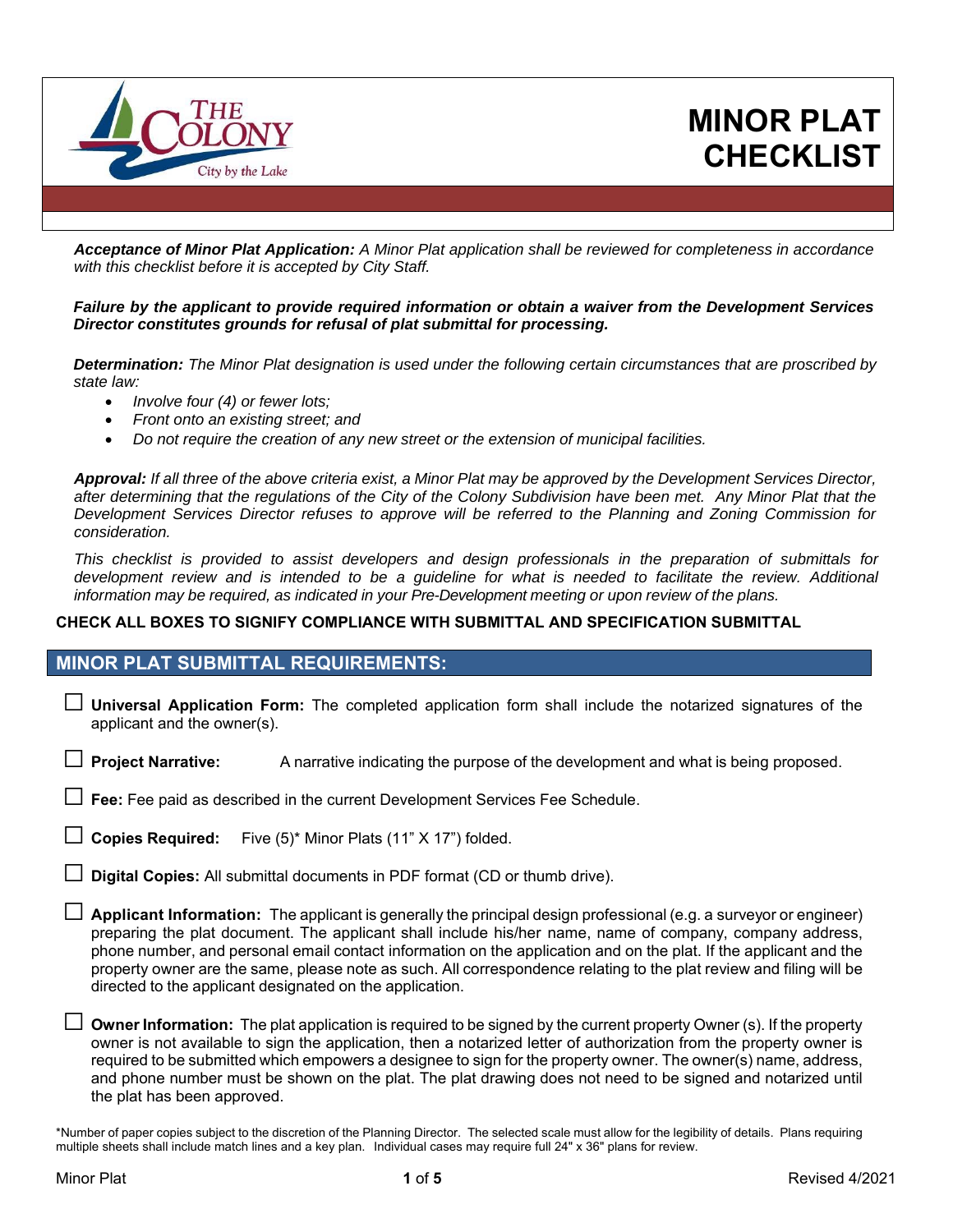# **MINOR PLAT SPECIFICATIONS:**

| $\Box$ Legibility and Scale: The scale of the drawings shall be in a scale that shows all the elements in sufficient detail<br>to be legible so that City Staff and the Planning and Zoning Commission may conduct a thorough review.                                                                                                                                                                                                                                                                    |
|----------------------------------------------------------------------------------------------------------------------------------------------------------------------------------------------------------------------------------------------------------------------------------------------------------------------------------------------------------------------------------------------------------------------------------------------------------------------------------------------------------|
| Notation of the Scale: Engineering scale required.                                                                                                                                                                                                                                                                                                                                                                                                                                                       |
| Legend: The legend shall include an explanation for all graphic symbols on the plans.                                                                                                                                                                                                                                                                                                                                                                                                                    |
| Bar or Graphic Scale and Directional, North Arrow are Required                                                                                                                                                                                                                                                                                                                                                                                                                                           |
| Date: The plat shall include the date of initial preparation and the date of any subsequent revisions.                                                                                                                                                                                                                                                                                                                                                                                                   |
| Project Number: After the plat has been submitted, a unique project number will be generated by City Staff. All<br>subsequent revisions shall have this number clearly visible in subsequent title blocks.                                                                                                                                                                                                                                                                                               |
| Title Block: A title block including the following information shall be included on each page:<br>• Type of plat: "Minor Plat"<br>• Project name of the proposed project with proposed lot and block designations.<br>• Legal description (County and abstract OR the current subdivision name and lot and block designation).<br>• Acreage of the total plat.<br>• Project number (project number will be established upon submittal and must be reflected within the title block of all<br>revisions). |
| <b>Denton County Seal Block:</b> A three (3) inch square blank block shall be provided on the bottom right-hand corner<br>of the plat on which the Denton County "filed for recording" seal will be affixed at the time of filing.                                                                                                                                                                                                                                                                       |
| □ Location Map: A location map with the subject site clearly indicated and referenced to existing major streets and/or<br>highways. If there is no adjacent subdivision, a scaled map showing the nearest subdivision in each direction and how<br>the streets or highways in the submitted plat connect with those of the nearest subdivision shall be provided.                                                                                                                                        |
| Metes and Bounds Description: Include the written legal description of the property.                                                                                                                                                                                                                                                                                                                                                                                                                     |
| Dedication: Any rights-of-way, parks, easements or other publicly owned areas shall be dedicated to the City via the<br>plat.                                                                                                                                                                                                                                                                                                                                                                            |
| Easements: The plat shall show all existing easements and include the filing information for each, including separate<br>instruments that apply to the property. The plat shall also show all proposed easements, dimensioned, with the specific<br>type of easement called out.                                                                                                                                                                                                                         |
| Floodplain: The plat shall show the Ultimate Flood Plain and the FEMA 100 Year Flood Plain and clearly label both<br>with reference to FIRM map panel number.                                                                                                                                                                                                                                                                                                                                            |
| <b>Monuments:</b> The location, dimension, material and approximately of all monuments.                                                                                                                                                                                                                                                                                                                                                                                                                  |
| □ Visibility Triangles: $\vee$ isibility triangles shall be shown at all street and alley intersections on the plat. Visibility triangles<br>shall be in accordance with the regulations of Section 18-605 of the Zoning Ordinance.                                                                                                                                                                                                                                                                      |
| <b>Existing and Access:</b> The location, dimension, name and description of all existing public or private rights-of-way<br>and/or easements, including streets, alleys, medians, and curb cuts within the subject property shall be shown on the<br>plat. The plat shall also show the dimensions of public and/or private rights-of-way, including streets and alleys which<br>abut, intersect, or form part of the proposed subdivision boundary.                                                    |
| Existing Utility Service: The location and size of existing water and/or sanitary sewer mains, culverts, storm drains,<br>fire hydrants, and other underground facilities and/or infrastructure within 200 feet of the subject property shall be<br>shown on a separate utility plan.                                                                                                                                                                                                                    |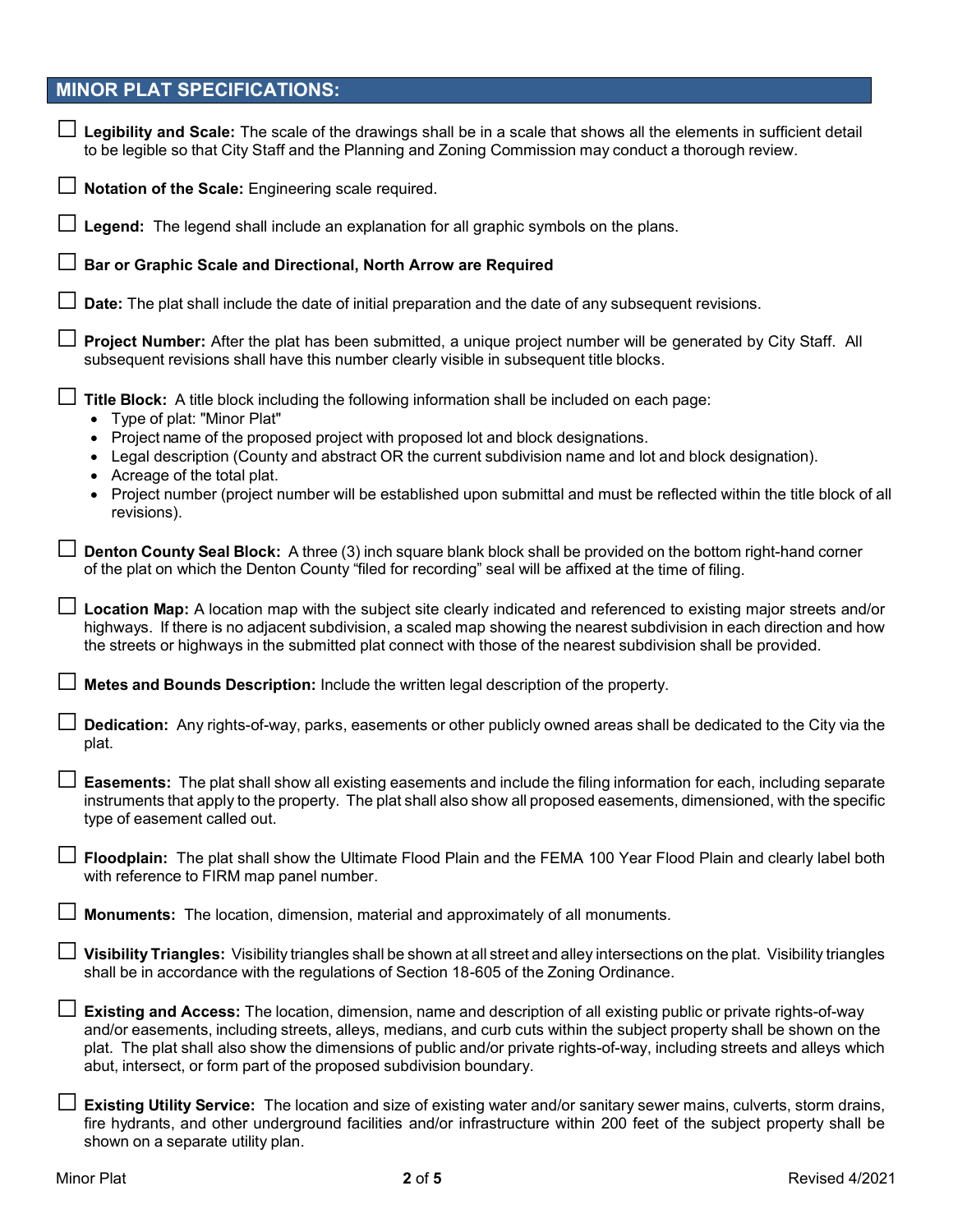| □ Proposed Lot and Block Labeling: The proposed lots shall be labeled with numbers and the proposed blocks shall<br>be labeled with letters on the plat (e.g. Lots 1, 2, and 3, Block A). Block letters may not cross a street or alley; lot<br>numbers must be continuous.                                                                                                                                                                                                                                                                                                                                                                |
|--------------------------------------------------------------------------------------------------------------------------------------------------------------------------------------------------------------------------------------------------------------------------------------------------------------------------------------------------------------------------------------------------------------------------------------------------------------------------------------------------------------------------------------------------------------------------------------------------------------------------------------------|
| □ City Boundary Lines: The plat shall show the location of city limit lines and/or the outer border of the City's<br>extraterritorial jurisdiction (ETJ).                                                                                                                                                                                                                                                                                                                                                                                                                                                                                  |
| Proposed Layout: The location, size (square footage), description and purpose of all proposed blocks, lots, parks,<br>open spaces, common areas and/or public areas shall be included on the plat. The proposed lots shall be labeled with<br>dimensions and bearings.                                                                                                                                                                                                                                                                                                                                                                     |
| Adjacent Property Information: If the subject property is adjacent to existing residential lots, parks, and/or public<br>areas, the location, size, ownership and filing information shall be indicated on the plat within a minimum of 200 feet<br>from the subject property. Each adjacent subdivision showing alleys, streets, easements, adjacent lot lines, subdivision<br>name, ownership, filing and current zoning information shall be indicated on the plat. If the adjacent property is<br>unplatted, the plat shall show the property lines, ownership information, county and abstract number, and the note "Not<br>platted." |
| Finished Floor Elevations: The plat shall show the finished floor elevations for each lot on the plat.                                                                                                                                                                                                                                                                                                                                                                                                                                                                                                                                     |
| Acreage Detail: The conveyance shall show net and gross acreage for each lot on the plat, the proposed number of<br>residential lots, the area in residential use, the approximate area in parks and the area in other non-residential uses.                                                                                                                                                                                                                                                                                                                                                                                               |
| Line and Curve Table: Each line and each curve radii shown on the plat shall be detailed in a table.                                                                                                                                                                                                                                                                                                                                                                                                                                                                                                                                       |
| $\Box$ State Plane Coordinates: The plat shall contain two (2) state plane coordinates on the subject property.                                                                                                                                                                                                                                                                                                                                                                                                                                                                                                                            |
| Setback Exhibit: If the plat includes residential lots, one (1) separate exhibit showing the required setbacks shall be<br>submitted to aid the review of residential building plans. In addition, a table showing the square footage of each lot<br>shall be included in the setback exhibit to ensure that minimum lot sizes have been achieved, according to Section 11,<br>Area Regulations, of the Zoning Ordinance.                                                                                                                                                                                                                  |
| <b>Standard Note:</b> Include the following standard note on a Minor Plat: Selling a portion of property by metes and bounds,<br>except as shown on an approved, filed and accepted Conveyance Plat, Final Plat or Minor Plat is a violation of the<br>City's Code of Ordinances and State Law.                                                                                                                                                                                                                                                                                                                                            |
| Signature Blocks and Statements: Signature blocks shall be included on the plat. Those signature blocks that<br>require a notary seal shall include a notary block beneath the signature block.                                                                                                                                                                                                                                                                                                                                                                                                                                            |
| Owner's certificate with associated notary block required.<br>Surveyor's or Professional Engineer's certificate with associated notary block required.                                                                                                                                                                                                                                                                                                                                                                                                                                                                                     |
| These signature blocks shall not be signed or notarized until the plat has been approved by the Planning<br>& Zoning Commission.                                                                                                                                                                                                                                                                                                                                                                                                                                                                                                           |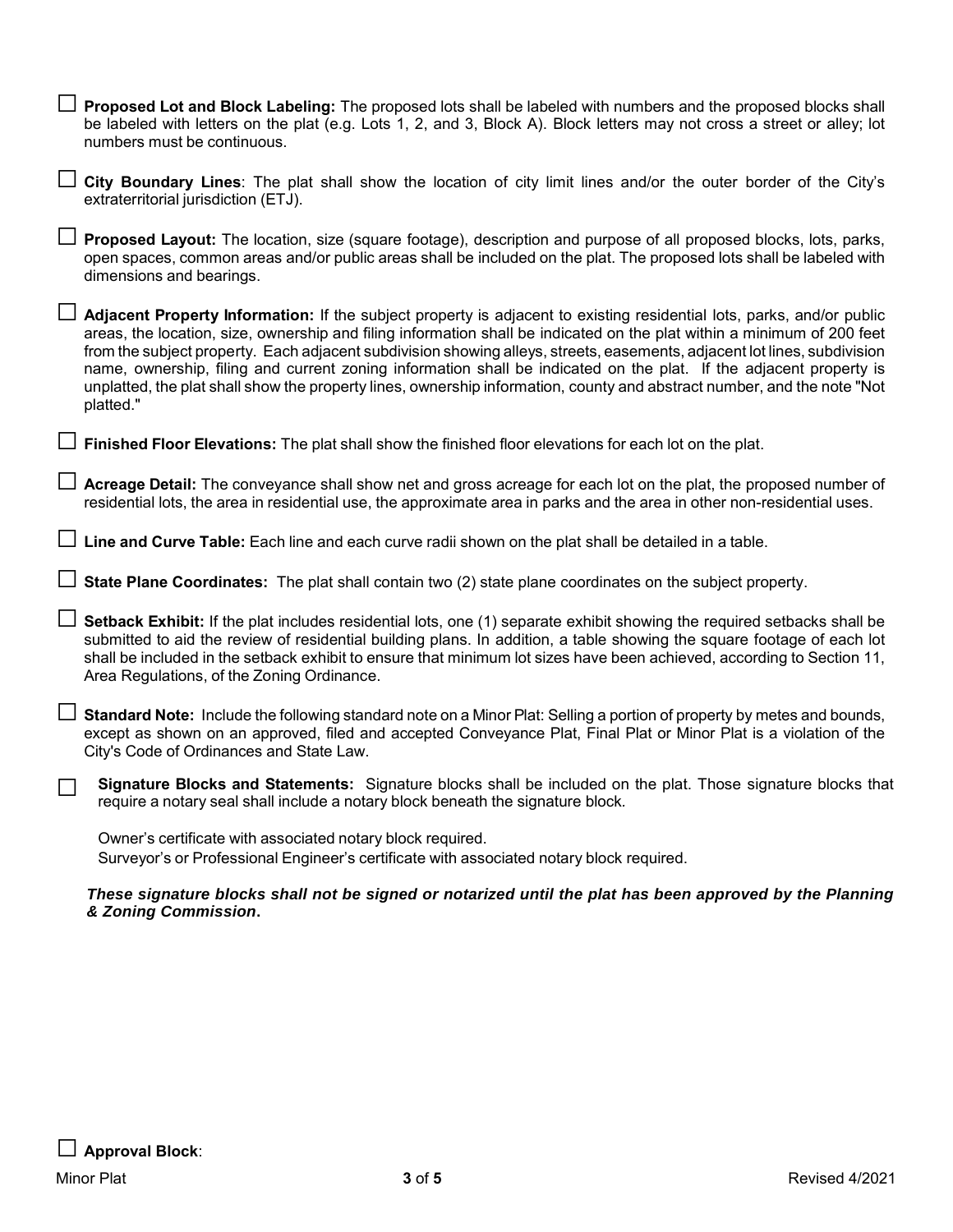CITY SIGNATURE BLOCK: The Replat shall include the following signature block:

#### **CITY SIGNATURE BLOCK**

On the  $\_\_\_\_\_$  day of  $\_\_\_\_\_\_$ , 20  $\_\_\_\_$ , this plat was duly approved by the Development Services Director of the City of The Colony.

Signed:

Planning Director

Attest:

City Secretary

## **DESIGNED IN COMPLIANCE WITH GUIDING DOCUMENTS:**

□ **Engineering Design Manual** 

- □ **Gateway Overlay District**
- □ **Comprehensive Plan**
- □ **Master Thoroughfare Plan**
- □ **Subdivision Ordinance**